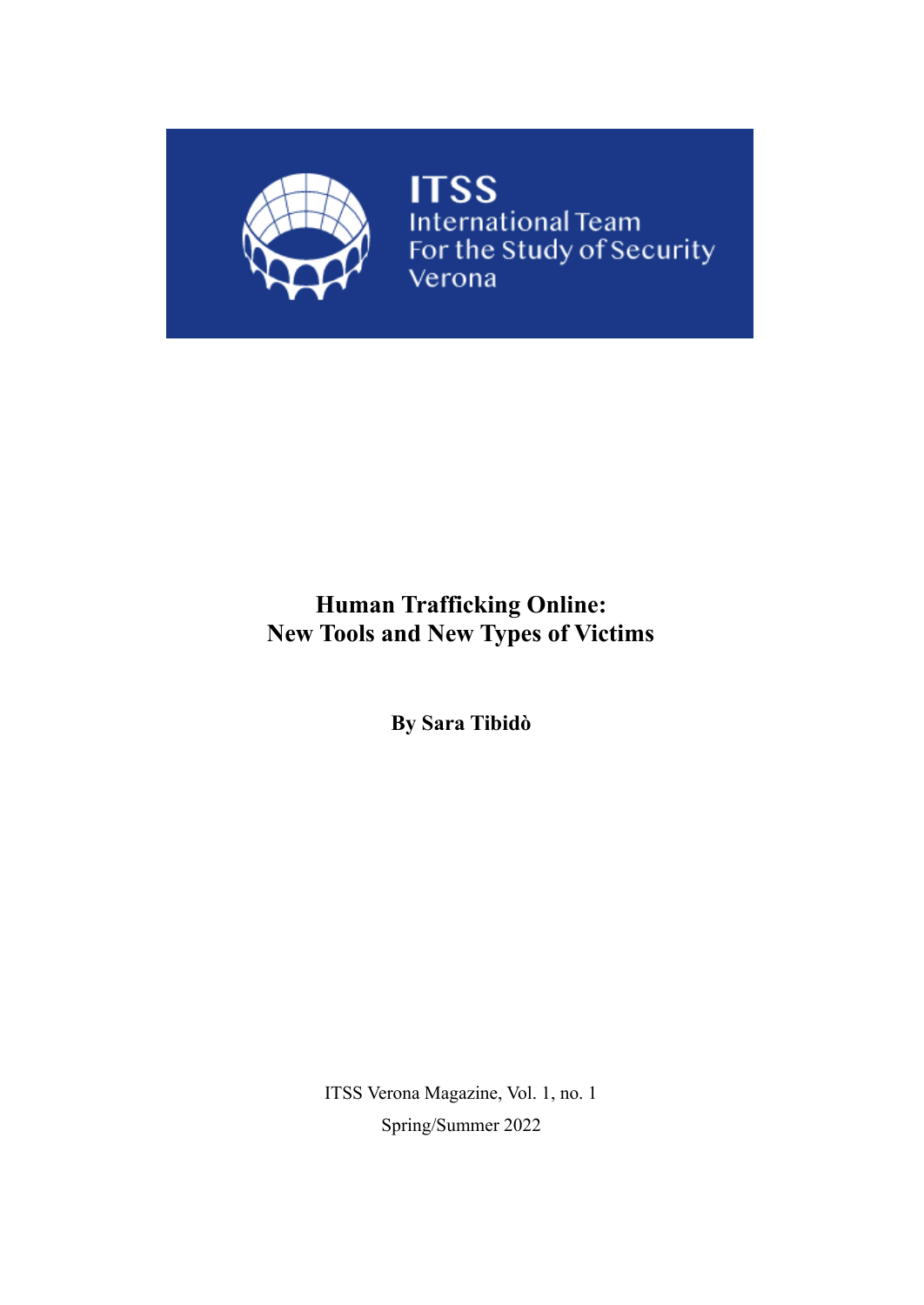## **Human Trafficking Online: New Tools and New Types of Victims**

Sara Tibidò

**To cite this article**: Sara Tibidò, *Human Trafficking Online: New Tools and New Types of Victims*, ITSS Verona Magazine, Vol. 1, no. 1, Spring/Summer 2022.

**Keywords**: Human Trafficking, New Technologies, Section 230 CDA, Non-State Actors, International Regulation

**ITSS Verona website**:<https://www.itssverona.it/itss-magazine>

**LinkedIn:** <https://www.linkedin.com/company/itss-verona/>

**Instagram:** [https://instagram.com/itss\\_verona?igshid=YmMyMTA2M2Y=](https://instagram.com/itss_verona?igshid=YmMyMTA2M2Y=)

**Twitter:** <https://twitter.com/itssverona>

**Published online**: June 18th, 2022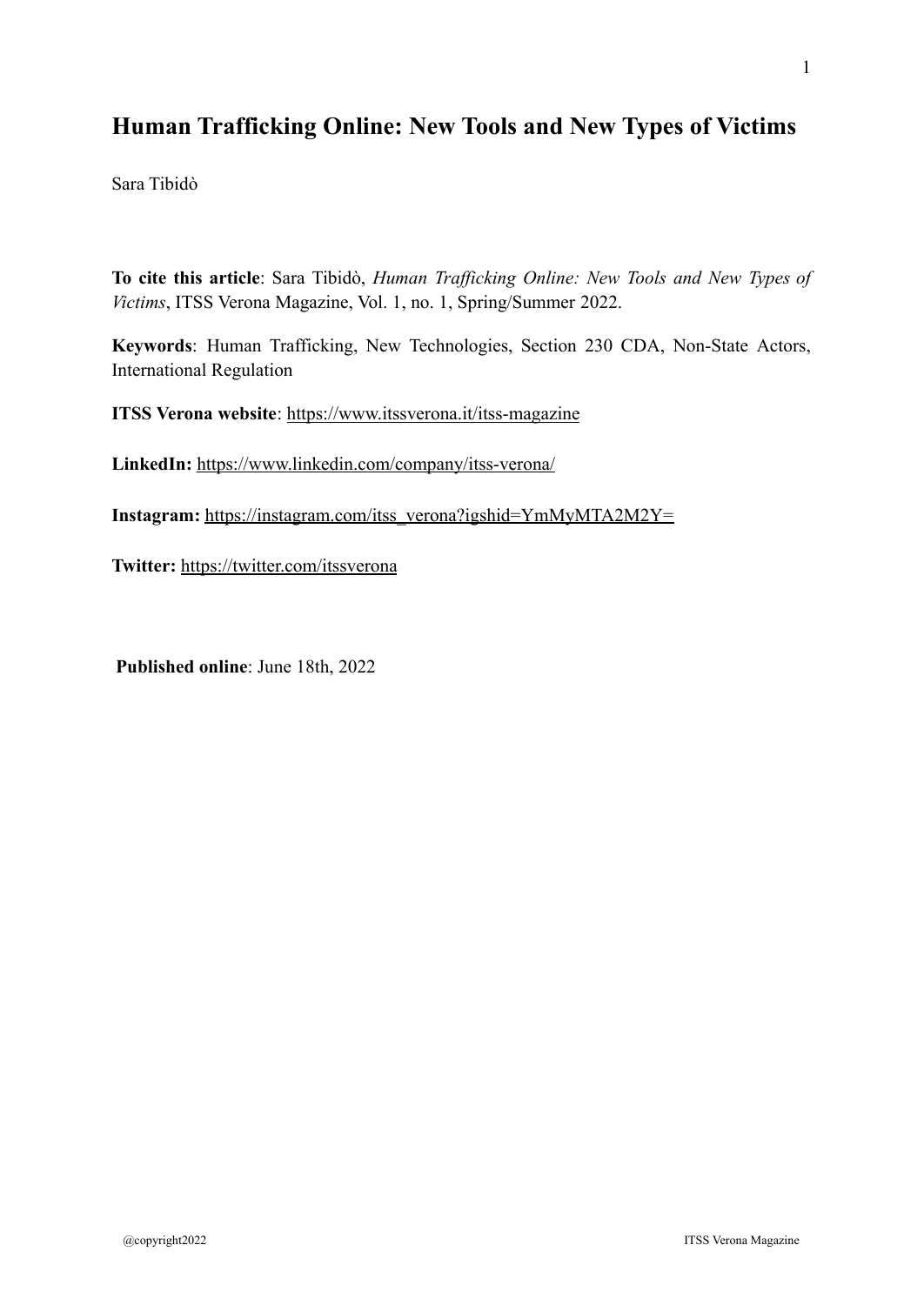**Abstract:** This piece explores the challenges new technologies and the internet pose to individuals' security, especially women and children. We review how these platforms provide new tools for carrying out and facilitating crimes such as human trafficking, and utilize the case study of a U.S. federal law, Section 230 of the *Communication Decency Act (CDA)*, which regulates the civil immunity of online platforms for content posted by third parties to explore how technology may offer a "safe harbor" to platforms that contained messages or advertising related to human trafficking. Because crimes that take place online transcend traditional geographical borders, the absence of minimum common and effective international standards complicates victims' efforts to obtain justice. In this respect, this piece argues that while the internet is not responsible *per se,* State legislatures, together with non-state actors, stand to play a relevant role in defending and guaranteeing human rights across online spaces.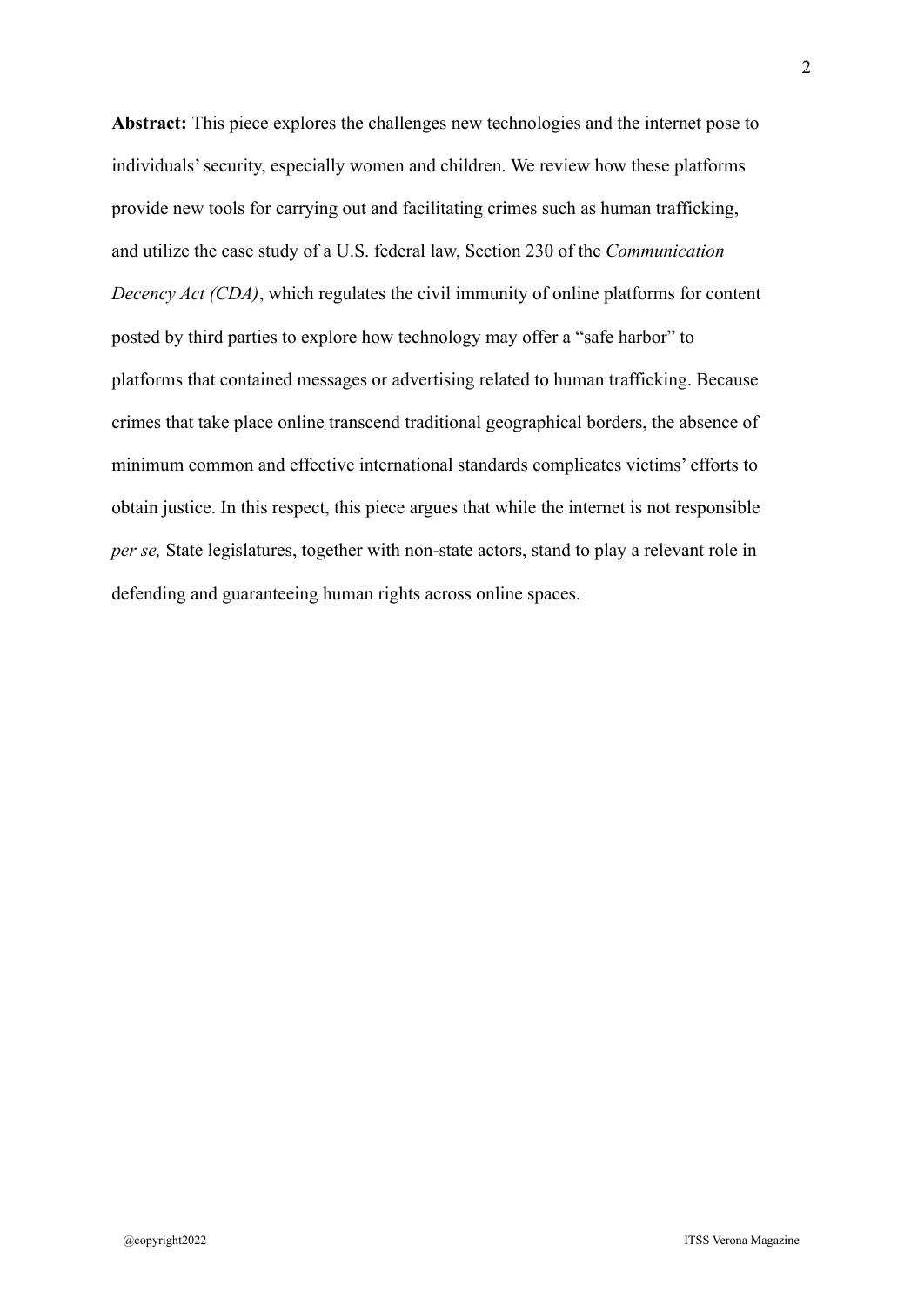The rapid expansion of the internet and online technologies is affecting numerous aspects of daily life all over the world.<sup>1</sup> According to the International Telecommunication Union (ITU), the United Nations specialized agency for information and communication technologies, in 2018 there were 3.7 billion internet users worldwide. The Covid-19 pandemic has marked a meaningful increase, with 4.6 billion people now using the internet.<sup>2</sup> Continuing this upward trend, the increase in internet users worldwide is expected to exceed 60% of the global population, involving approximately 4.9 billion people in the next few years.<sup>3</sup>

Although this data indicates that internet access has grown, it is still far from being truly universal or equally distributed. Indeed, according to ITU estimates, the percentage of internet users is much higher in developed countries (90%) than in developing countries (57%), and is even lower in the least developed countries (27%). The percentage of people using the internet in Africa in 2021, for example, was 33%, as compared to 87% in Europe.<sup>4</sup> Moreover, though it seems that some progress are done toward gender parity, with a global gender parity score improved from 0.89 in 2018 to 0.92 in 2020, where a value between 0.98 and 1.02 reflects a complete achievement of parity, there is still an important division that persists between people according to their location. Indeed, internet access in urban areas is estimated at 76% while that in rural areas falls to only 39%.<sup>5</sup>

The increase of internet users throughout the last decades has been notable and has given more and more people the possibility to interact in online spaces, with new tools and resources. While new technologies are not considered harmful *per se*, they are sometimes

3

<sup>&</sup>lt;sup>1</sup> Mark Latonero, "Human Trafficking Online: The Role of Social Networking Sites and Online Classifieds," *SSRN Electronic Journal*, 2011, [https://doi.org/10.2139/ssrn.2045851,](https://doi.org/10.2139/ssrn.2045851) 8.

<sup>&</sup>lt;sup>2</sup> "Individuals Using the Internet," ITU statistics, 2021,

<sup>3</sup> ITU estimation (4.9 billion, 63% in 2021), 2021, <https://www.itu.int/en/ITU-D/Statistics/Pages/stat/default.aspx>.

https://www.itu.int/en/ITU-D/Statistics/Pages/stat/default.aspx;

<sup>4</sup> "Measuring Digital Development – Facts and Figures 2021," ITU Publications, 2021, <https://www.itu.int/itu-d/reports/statistics/facts-figures-2021/>, 2.

<sup>&</sup>lt;sup>5</sup> See note above, 3-4 and 6.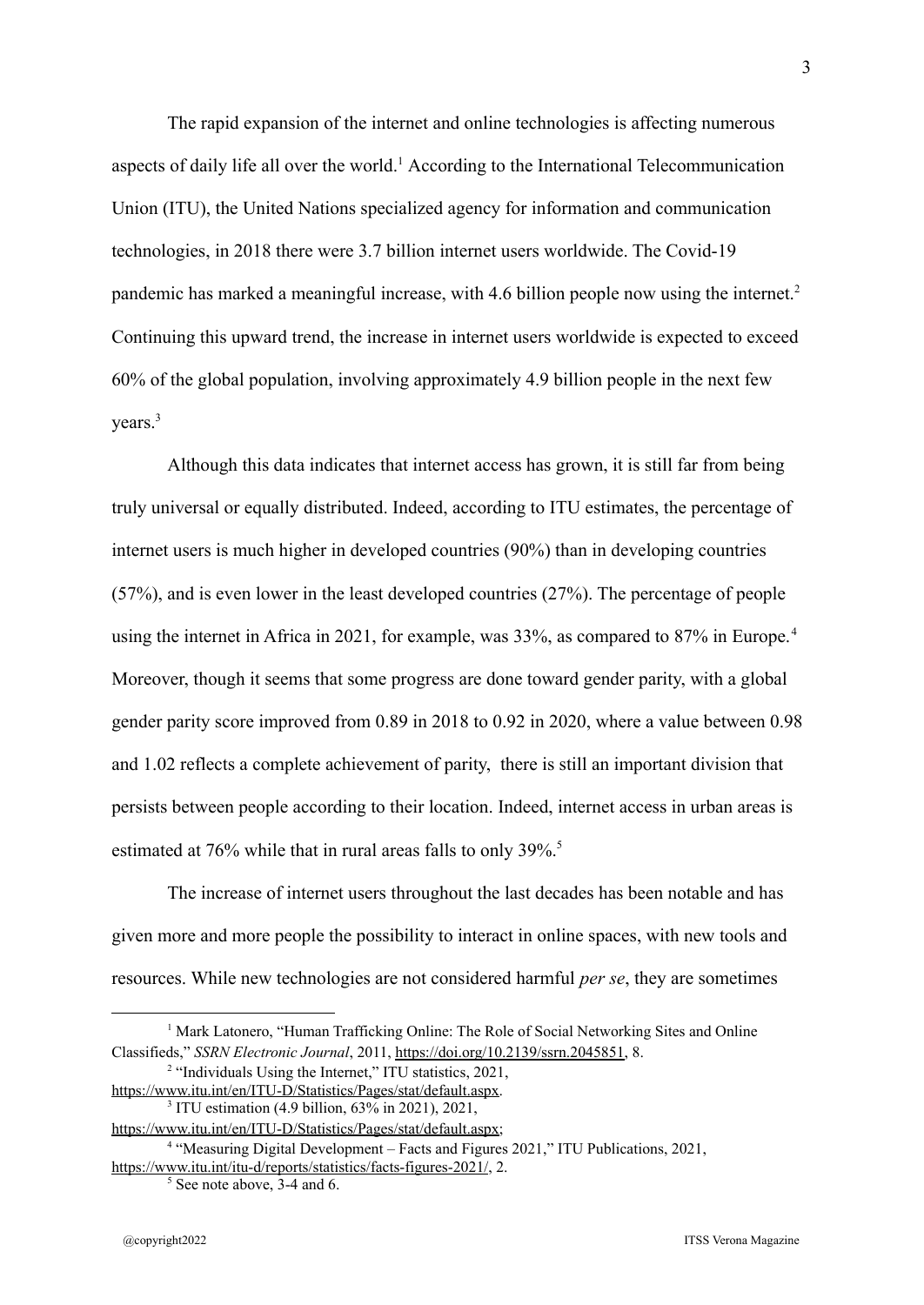misused and can provide efficient, and often anonymous, ways to commit illegal actions and crimes, such as the trafficking of human beings.<sup>6</sup> Indeed, cyber technologies have given traffickers the unprecedented ability to exploit a greater number of victims while expanding their operations beyond traditional geographic boundaries.<sup>7</sup>

The use of technology in trafficking takes many forms. First, is the crucial use of text messaging, digital cameras and mobile devices to "offer, advertise and sell sex services." Traffickers make use of technology to send photos of their victims to potential customers in real time, so as to rapidly arrange transactions or place and change online ads concerning these victims.<sup>8</sup> Second, technology and social networking sites are used by traffickers to identify and recruit new potential victims. In the case of labour trafficking, for example, the creation of fictitious employment or immigration assistance websites are used to put victims in contact with traffickers. A third case is that of coerced victims offered to consumers over the internet and forced to perform sex acts online through webcams and chat technologies.<sup>9</sup>

The challenges posed by the internet were defined in 2012 by the 44th President of the United States, Barack Obama, as "one of the most pressing human rights issues of our time."<sup>10</sup> Despite this recognition, a comparison of laws on the issue of human trafficking made in 2012 across all U.S. states and Washington DC evidenced that only a few states had "enacted laws that address the role of technology in facilitating and disrupting human

trafficking."<sup>11</sup>

<sup>6</sup> Council of Europe, "Group of Specialists on the Impact of the Use of New Information Technologies on Trafficking in Human Beings for the Purpose of Sexual Exploitation," Together Against Trafficking in Human Beings, 2003,

[https://ec.europa.eu/anti-trafficking/group-specialists-impact-use-new-information-technologies-trafficking-hum](https://ec.europa.eu/anti-trafficking/group-specialists-impact-use-new-information-technologies-trafficking-human-beings-purpose-sexual_it) [an-beings-purpose-sexual\\_it](https://ec.europa.eu/anti-trafficking/group-specialists-impact-use-new-information-technologies-trafficking-human-beings-purpose-sexual_it), 17.

<sup>7</sup> Greiman V. and Bain C., "The emergence of cyber activity as a gateway to human trafficking,*" Journal of Information Warfare, Vol.12 No.2*, Peregrine Technical Solutions, 2013, https://www.jstor.org/stable/26486854, 42.

<sup>8</sup> See note above, 42-43.

<sup>&</sup>lt;sup>9</sup> See note above, 44.

<sup>&</sup>lt;sup>10</sup> Mark Latonero et al., "The Rise of Mobile and the Diffusion of Technology-Facilitated Trafficking," *University of Southern California - Center on Communication Leadership & Policy*, November 13, 2012, [https://doi.org/https://cpb-us-e1.wpmucdn.com/sites.usc.edu/dist/e/695/files/2012/11/HumanTrafficking2012\\_N](https://doi.org/https://cpb-us-e1.wpmucdn.com/sites.usc.edu/dist/e/695/files/2012/11/HumanTrafficking2012_Nov12.pdf) [ov12.pdf,](https://doi.org/https://cpb-us-e1.wpmucdn.com/sites.usc.edu/dist/e/695/files/2012/11/HumanTrafficking2012_Nov12.pdf) 14.

 $11$  See note above.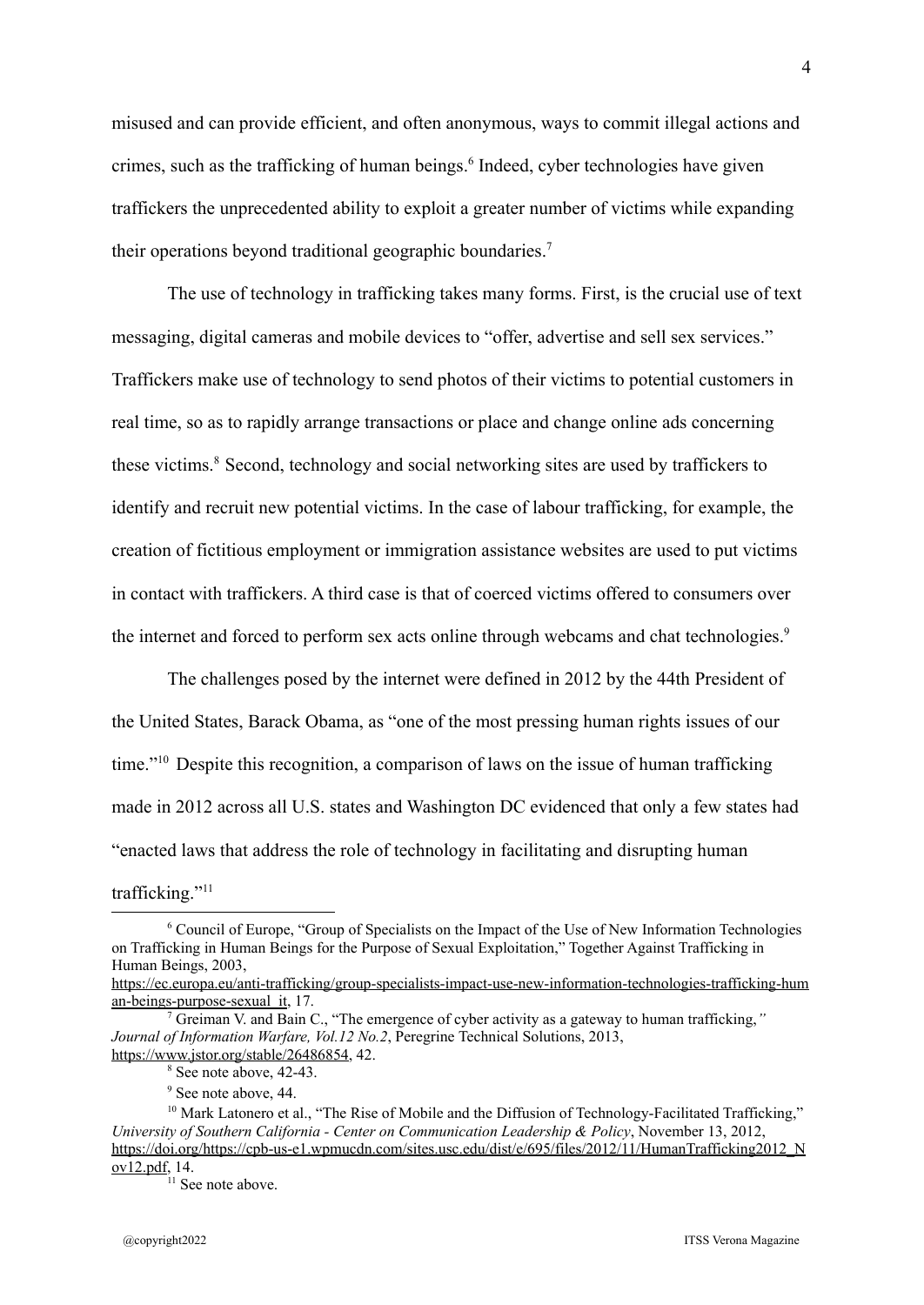Nowadays, the challenge for legislatures is finding a way to uniformly define and address the technologies used to perpetrate these crimes.<sup>12</sup> In a global and interconnected world, where things change and evolve quickly, legislation needs to consider and face this new challenge to human rights, both in their protection and in their violation in situations of regulatory gaps.

#### **Section 230 – Communication Decency Act**

Many social networks and specific websites that have been used to facilitate human trafficking (such as *Backpage.com*, now seized) are legally based in the U.S. This may complicate victims'efforts to obtain justice, due to both the difficulty of locating anonymous defendants and the need to overcome the high wall of immunity provided by Section 230 of the Communication Decency Act.<sup>13</sup> This federal law confers immunity from civil liability to digital intermediaries for the contents published by third parties on their platforms. This immunity applies even when they choose to take control and remove content in a "Good Samaritan" act.<sup>14</sup>

This law was the result of an attempt to balance the principle and the right of freedom of expression (one of the pillars of the U.S. Constitution's First Amendment) and the necessity to keep obscene and harmful content away from users. The debate began with a famous case: in 1995, a society founded by Jordan Belfort and Danny Porush, the *Stratton Oakmont Inc.*, sued *Prodigy Services Corp*., an Internet Services Provider (ISP), on charges of defamation for a statement published in its popular message board concerning *Stratton Oakmont Inc.<sup>15</sup>* The New York Supreme Court, finding that *Prodigy* held itself out as a "family-friendly" provider with policies of monitoring and editing content, and without

<sup>&</sup>lt;sup>12</sup> Latonero et all., "The Rise of Mobile," 15.

<sup>&</sup>lt;sup>13</sup> Benjamin Volpe, "From Innovation to Abuse: Does the Internet Still Need Section 230 Immunity?." *Catholic University Law Review* 68, no. 3 (2019), <https://scholarship.law.edu/lawreview/vol68/iss3/11>, 598.

<sup>&</sup>lt;sup>14</sup> Brett G. Johnson, "Beyond Section 230: Liability, Free Speech, and Ethics on Global Social Networks," *The Business, Entrepreneurship & Tax Law Review* 2, no. 2, Symposium: Innovation in Media and Entertainment Law (2018), https://scholarship.law.missouri.edu/betr/vol2/iss2/4/, 288.

<sup>&</sup>lt;sup>15</sup> No. 31063194, 1995 N.Y. Misc. LEXIS 229 (N.Y. Sup. Ct. May 24, 1995).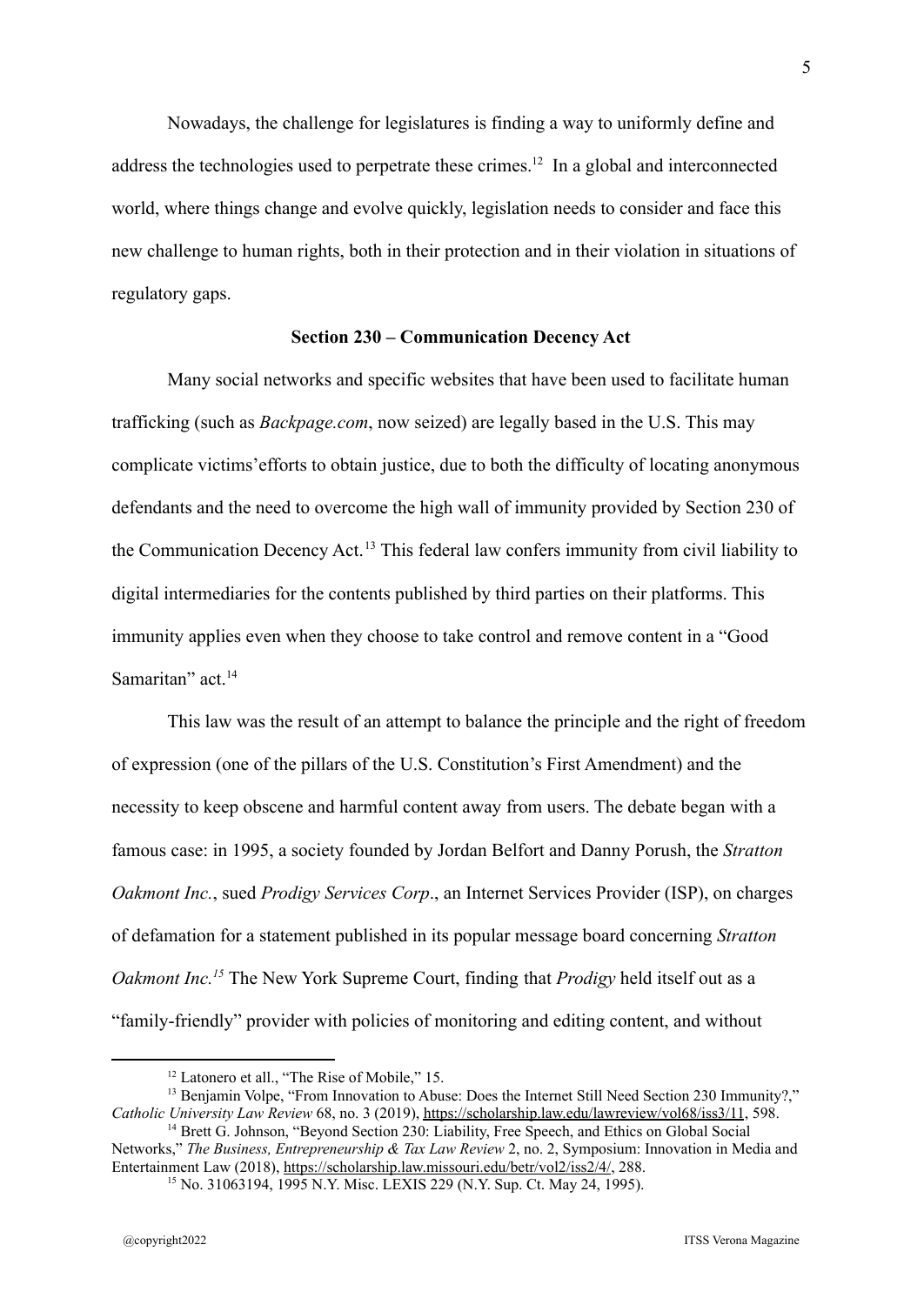considering evidence that the company had millions of subscribers with evident difficulty in screening each message manually, found *Prodigy* to be a publisher for the purposes of defamation.<sup>16</sup> Thus, even without the defamatory statements, the company would be liable as a publisher due to its policies. This judgment set up a "paradoxical no-win situation" in which the more an ISP tried to keep some type of material (obscene or harmful, for example) away from its users, the more it would be liable for that material. Consequently, an ISP has a strong incentive to over-filter in order to avoid litigation.<sup>17</sup>

This case opened a discussion about the relationship between liability and freedom of

expression in cyberspace. The following year, in 1996, the U.S. Congress adopted the

*Communications Decency Act (CDA)* as part of the *Telecommunications Act.*<sup>18</sup> In particular,

Section 230 states:

"(c) Protection for "Good Samaritan" blocking and screening of offensive material

(1) Treatment of publisher or speaker

No provider or user of an interactive computer service shall be treated as the publisher or speaker of any information provided by another information content provider.

(2) Civil liability

No provider or user of an interactive computer service shall be held liable on account of-

(A) any action voluntarily taken in good faith to restrict access to or availability of material that the provider or user considers to be obscene, (…), whether or not such material is constitutionally protected; or

(B) any action taken to enable or make available to information content providers or others the technical means to restrict access to material described in paragraph."<sup>19</sup>

<sup>16</sup> Paul Ehrlich, "Communications Decency Act § 230," *Berkeley Technology Law Journal* 17, no.1, Annual Review of Law and Technology (2002), http://www.jstor.org/stable/24120113, 404.

<sup>&</sup>lt;sup>17</sup> See note above.

<sup>&</sup>lt;sup>18</sup> Danielle K. Citron and Benjamin Wittes, "The Problem Isn't Just Backpage: Revising Section 230 Immunity," *Georgetown Law Technology Review*, no.2 (2018), https://scholarship.law.bu.edu/faculty\_scholarship/631, 456.

<sup>&</sup>lt;sup>19</sup> United State Code (USC), "Title 47-TELECOMMUNICATIONS: 230: Protection for private blocking and screening of offensive material," Office of the Law Revision Counsel, Paragraph C, https://uscode.house.gov/view.xhtml?req=title:47%20section:230%20edition:prelim.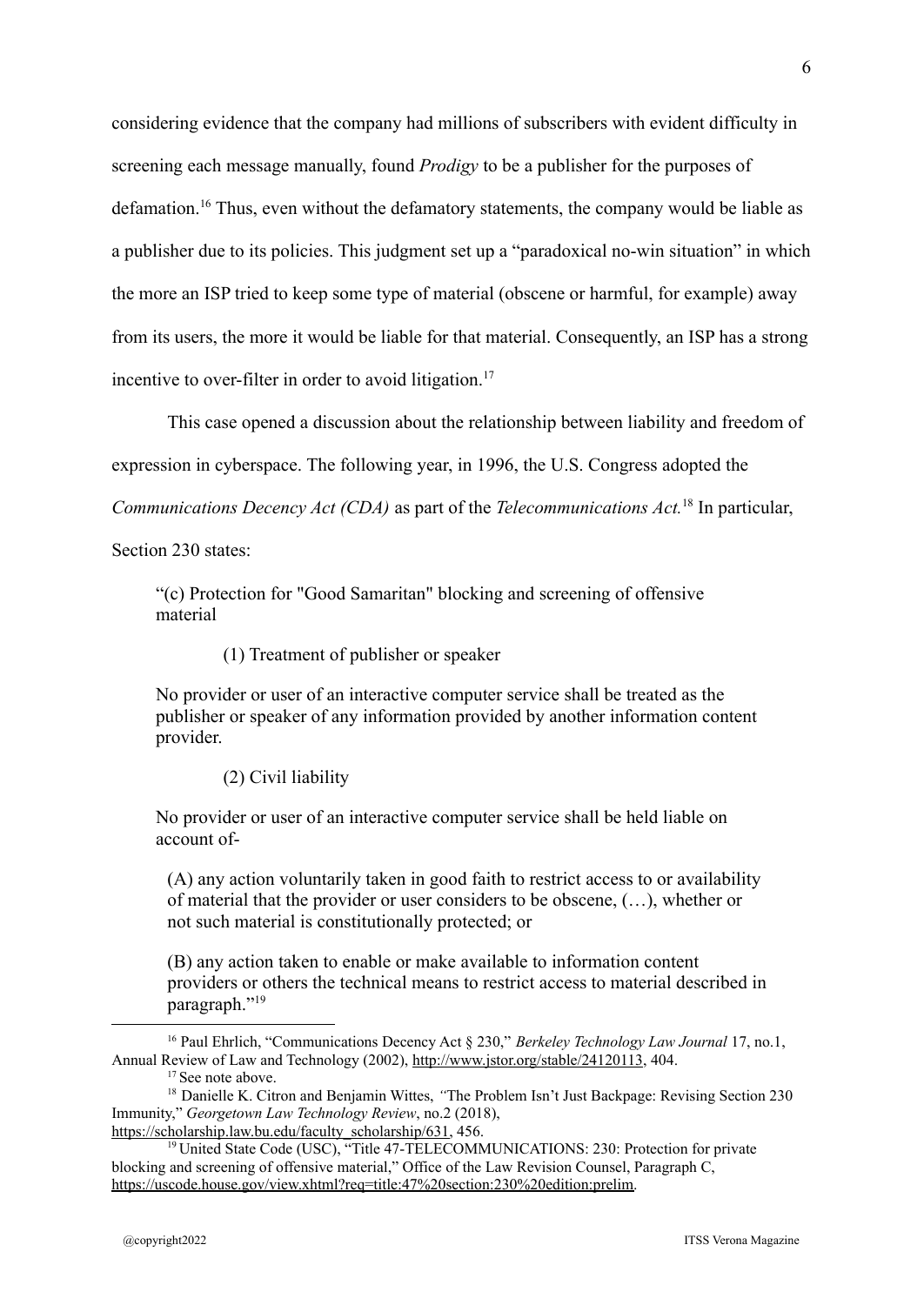Congress intended that ISPs be immune from suits, because their function is to provide online access and not to create content<sup>20</sup>. However, some are concerned that immunity under Section 230 of the CDA removes the burden on service providers to police the content posted on their websites. In a 2011 case (*M.A. ex rel. P.K. v. Village Voice Media Holdings, LLC*), for example, a minor sought to hold website operator *Backpage.com* liable for having been sexually trafficked. Indeed, the trafficker had used the website to post in the ads sexually explicit images of the minor. However, the Court, despite the fact that *Backpage.com* provided tools for filtering postings in adult categories and profited from the activities of its users, held that the immunity under Section 230 was extended to the website since it decreed that *Backpage.com* was not responsible for the content of the ad, nor did it do anything to encourage such content.<sup>21</sup>

A similar case occurred in 2016 (*Jane Doe No.1 v. Backpage.com*).<sup>22</sup> The plaintiffs, victims of sex trafficking, sued the same website, alleging that *Backpage.com* did not enjoy immunity by Section 230 because "it had deliberately structured its service to enable sex trafficking".<sup>23</sup> Nevertheless, the evidence showed that the defendant had deleted postings discouraging sex trafficking and changed its rules to protect the practice: the accusing party had shown evidence that the website had tailored its rule to avoid the detection of the crime allowing, for example, anonymized email. However, despite the evidence being recognized as "persuasive," the Court judged that *Backpage.com* enjoyed immunity from liability. 24

For a while, the website appeared to have implemented policies on sensitive content, especially between 2008 and 2009, in order to filter or entirely delete an ad if it contained a

<sup>&</sup>lt;sup>20</sup> Volpe, "From Innovation to Abuse," 603.

<sup>&</sup>lt;sup>21</sup> Latonero et all., "The Rise of Mobile," 18.

<sup>22</sup> Jane Doe No. 1 v. Backpage.com LLC (1st Cir. March 14, 2016),

https://casetext.com/case/doe-v-backpagecom-llc-1

<sup>&</sup>lt;sup>23</sup> Citron and Wittes, "The Problem Isn't Just Backpage,"  $460$ .

 $24$  Citron and Wittes, "The Problem Isn't Just Backpage," 461.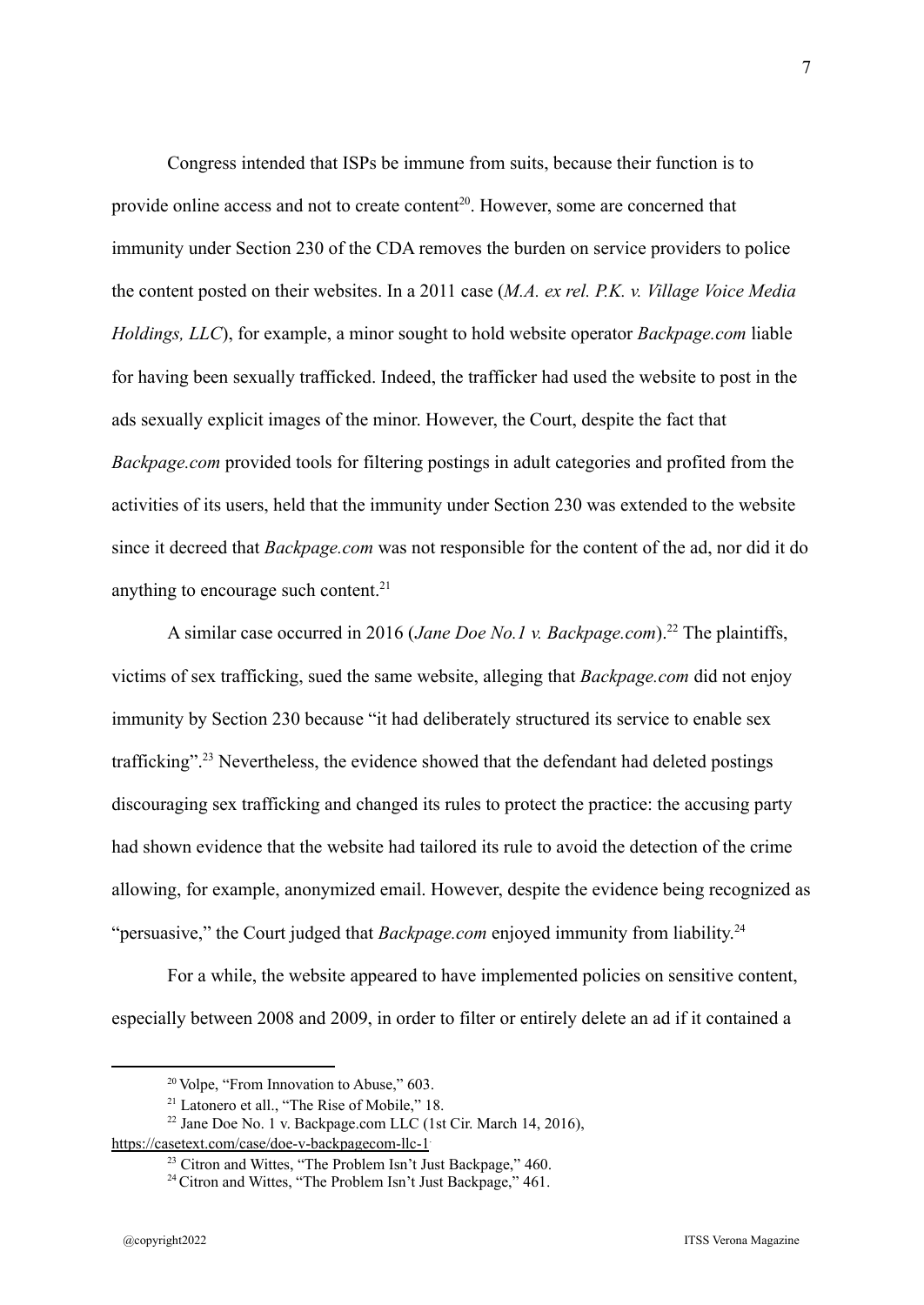term from a list of "forbidden words''. Already in 2009, however, it was quite clear that this policy was failing, as *Backpage.com* recognized that removing entire ads with illegal content was not good for their business and thus opted instead to just edit ads, knowingly eliminating possible evidence of illegal activities.<sup>25</sup> Moreover, in 2017, in a Report of the Permanent Subcommittee on Investigation of the U.S. Senate, it was found that the executives were aware that websites facilitated illegal activities such as child sex trafficking.<sup>26</sup> As result, in April 2018, the U.S. Department of Justice seized the website for prostitution ads involving child victims of sex trafficking.<sup>27</sup>

In the same year, Congress passed the *Allow States and Victims to Fight Online Sex Trafficking Act 2017,* which clarifies that "Section 230 was never intended to provide legal protection to websites that unlawfully promote and facilitate prostitution and websites that facilitate traffickers in advertising the sale of unlawful sex acts with sex trafficking victims."<sup>28</sup>

Since its implementation in 1996, Section 230 has been interpreted and applied in a variety of different ways across different cases by US judges. Sometimes, as is shown by the cases just presented, the Section has offered a "safe harbor"<sup>29</sup> for platforms, even when they are not properly acting as a "good Samaritan." These cases offer dangerous precedents for the protection of individuals and human rights in online spaces. For this reason, it is important to involve non-State actors, such as private entities and NGOs, in the active process of

<sup>&</sup>lt;sup>25</sup> Committee on Homeland and Security and Governmental Affairs (Portman R., McCaskill C.), U.S. Senate,"Backpage.com's Knowing Facilitation of Online Sex Trafficking – Staff Report," *Permanent Subcommittee on Investigations* (January 10, 2017): 18-21,

https://www.hsgac.senate.gov/subcommittees/investigations/hearings/backpagecoms-knowing-facilitation-of-onl ine-sex-trafficking.

 $26$  See note above, 16-17.

<sup>&</sup>lt;sup>27</sup> "Justice Department Leads Effort to Seize Backpage.com, the Internet's Leading Forum for Prostitution Ads, and Obtains 93-Count Federal Indictment", U.S. Department of Justice, Office of Public Affairs (Press Release No. 18-427), April 9, 2018,

https://www.justice.gov/opa/pr/justice-department-leads-effort-seize-backpagecom-internet-s-leading-forum-pro stitution-ads.

<sup>28</sup> Pub. L. No. 115-164, 132 Stat. 1253, § 2, Apr. 11, 2018, SEC. 2.(1) SENSE OF CONGRESS, https://www.congress.gov/115/plaws/publ164/PLAW-115publ164.pdf

 $29$  Citron and Wittes, "The Problem Isn't Just Backpage,"  $455$ .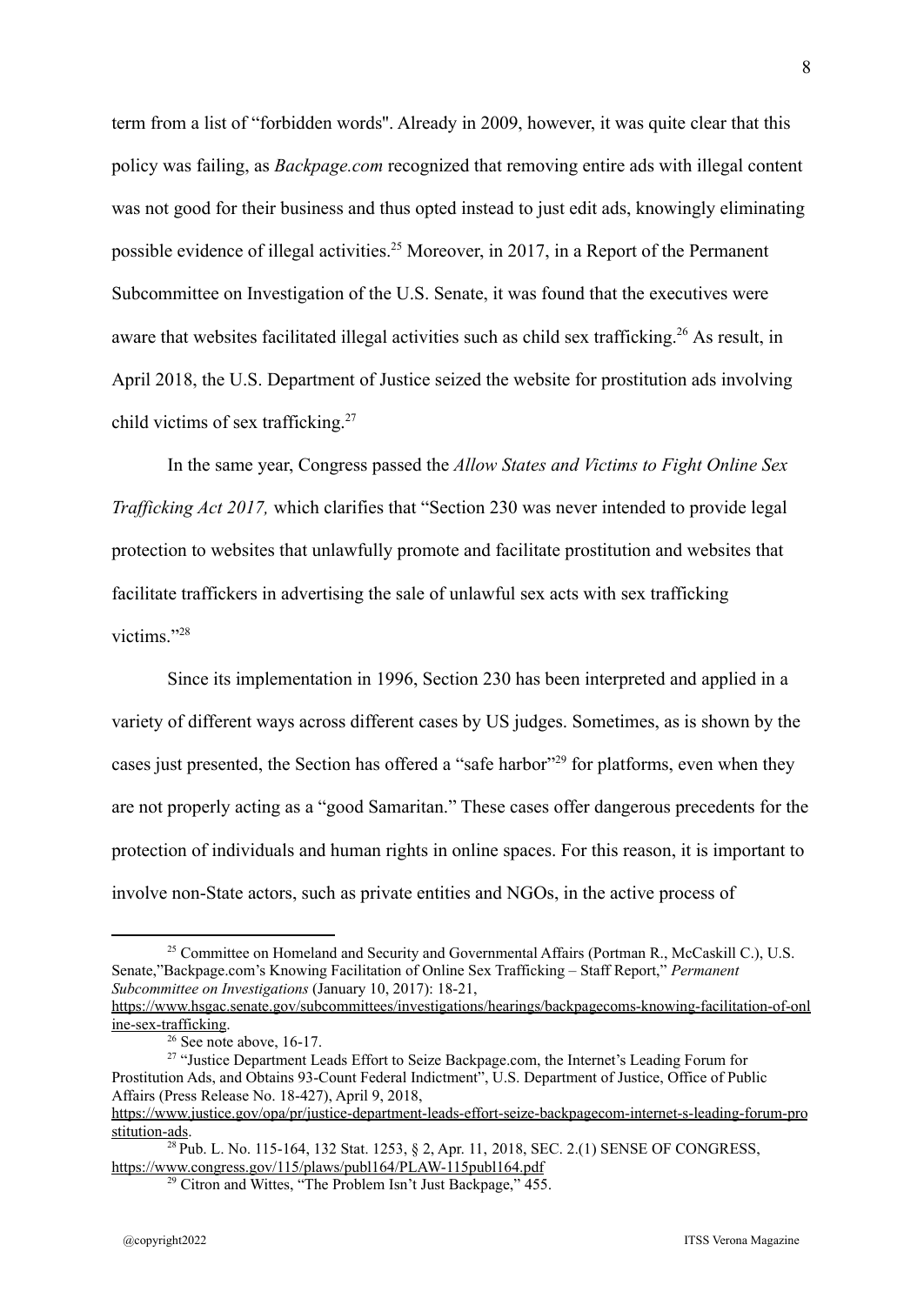monitoring and guaranteeing human rights are observed and protected in online platforms. Although States are the main duty-bearers concerning human rights, private actors should also have a responsibility in this respect.<sup>30</sup>

#### **The role of Non-State Actors**

Intermediaries, as private entities, are not the most suitable actors to determine whether content is legal or illegal, since this requires a balance of competing interests.<sup>31</sup> Following the guiding principles of corporate social responsibility, ISPs and Internet Companies have the opportunity to take a part in a collective response to the problem of human trafficking.

However, it must be acknowledged that the detection of individuals engaged in human trafficking online is an extremely difficult task for technology firms.<sup>32</sup> The efforts of private entities are (or should be) supported by the work of Nongovernmental Organizations (NGOs). Since many NGOs work directly with the victims of trafficking, they can play a fundamental role in understanding how technology can be used in anti-trafficking efforts.<sup>33</sup>

One of the most important functions that NGOs perform is "as collectors, filterers, translators and presenters of information regarding alleged violations".<sup>34</sup> These human rights organizations collect popular concerns and popular support for various cases, generating political pressure, and then translate that into activities targeted to protect, prevent and end abuses. To this end, the internet, which facilitates quick and inexpensive transfer of information all over the world, can play an important role.<sup>35</sup>

<sup>&</sup>lt;sup>30</sup> Frank La Rue, "Report of the Special Rapporteur on the Promotion and Protection of the Right to Freedom of Opinion and Expression," *UN General Assembly: Human Rights Council* (May 11, 2011), https://www2.ohchr.org/english/bodies/hrcouncil/docs/17session/a.hrc.17.27\_en.pdf, 13.

 $31$  See note above,  $12$ .

<sup>&</sup>lt;sup>32</sup> Latonero, "Human Trafficking Online," 34-35.

<sup>&</sup>lt;sup>33</sup> Latonero, "Human Trafficking Online," 37.

<sup>34</sup> Jamie Frederic Metzl, "Information Technology and Human Rights," *Human Rights Quarterly* 18, no. 4 (1996): 705-746, <https://doi.org/10.1353/hrq.1996.0045>, 707.

 $35$  See note above,  $708$ .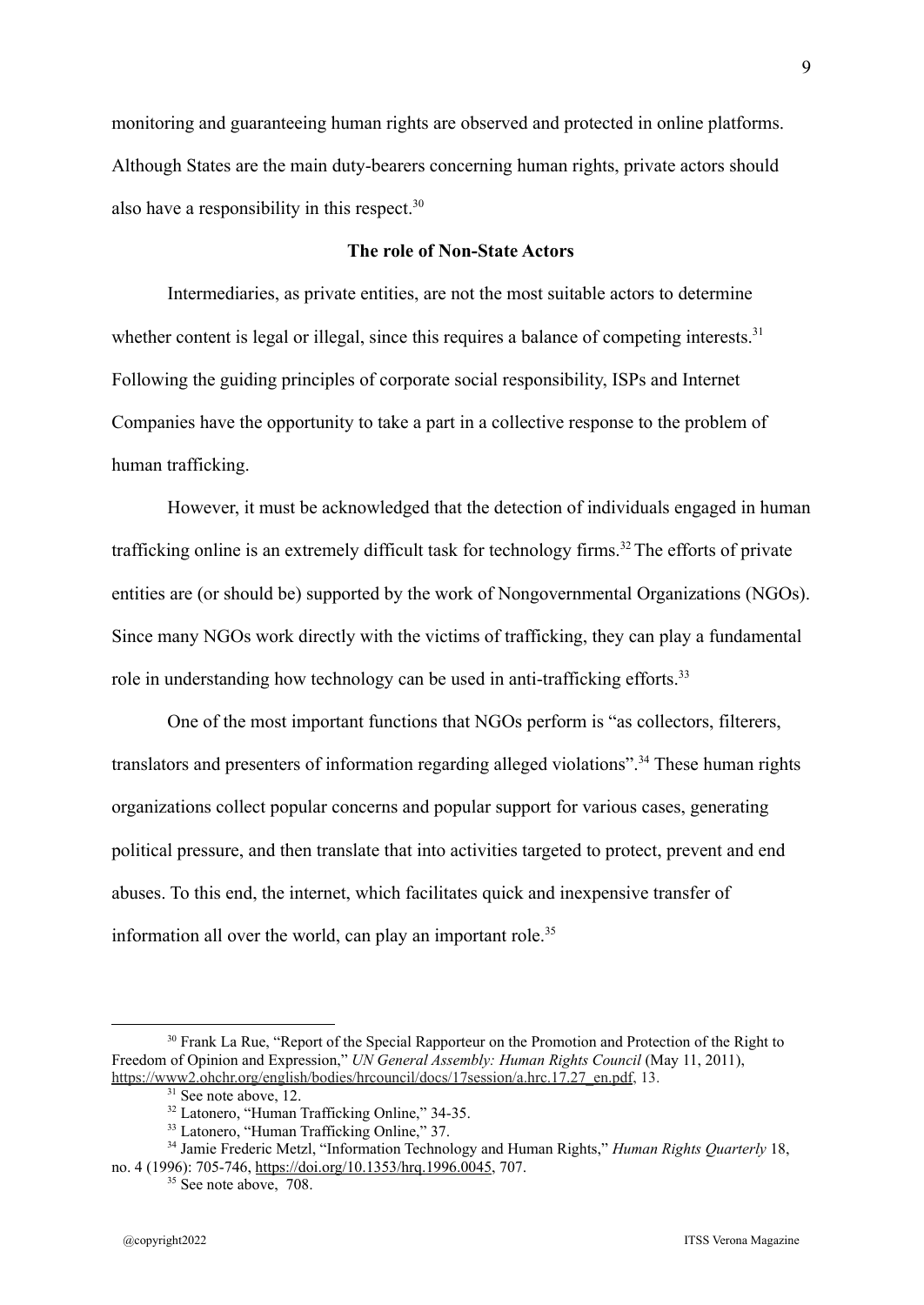The first step is connectivity. It was seen at the beginning of this article that internet access is not so universal or equally distributed. For NGOs of the poorest countries, since establishing an internet connection requires not only a physical apparatus but also education and training, connecting to information technology systems can be difficult or even impossible without assistance.<sup>36</sup> Despite these obstacles, NGOs have been able to create communication where none existed before, consolidate existing or develop new networks and increase the audience on specific human rights violations. $37$ 

NGOs working through the internet face many new challenges. There is the risk of being overwhelmed by information overload, which can lead to difficulties in translating the amounts of information into a usable basis for knowledge or research, and which involve a considerable verification effort.<sup>38</sup> Another relevant challenge for human rights organizations is to be able to link their efforts in the dissemination of information with real action that can increase public awareness and involvement.<sup>39</sup>

Together with sharing information and cooperation, NGOs working directly with the victims of trafficking have a primary role in improving services, support and in understanding how technology can be useful to anti-trafficking efforts. For this reason, they should consider cooperating with ISPs in order to agree on a "common ground" to utilize technological tools for better communication and information sharing.<sup>40</sup> It is also in social networking sites' best interest, given the growth of socially-conscious consumer trends, to build client trust in their service.<sup>41</sup> This may be linked with the so-called "spotlight phenomenon" according to which corporations, wanting to maintain a good brand image, adopt more socially responsible reforms in response to public anger. This phenomenon is expanding by the advancements in

<sup>36</sup> Metzl, "Information Technology," 718.

<sup>&</sup>lt;sup>37</sup> Metzl, "Information Technology," 721.

<sup>&</sup>lt;sup>38</sup> Metzl, "Information Technology," 726-728.

<sup>&</sup>lt;sup>39</sup> Metzl, "Information Technology," 730-731.

<sup>40</sup> Latonero, "Human Trafficking Online," 37-38.

 $41$  See note  $30$ .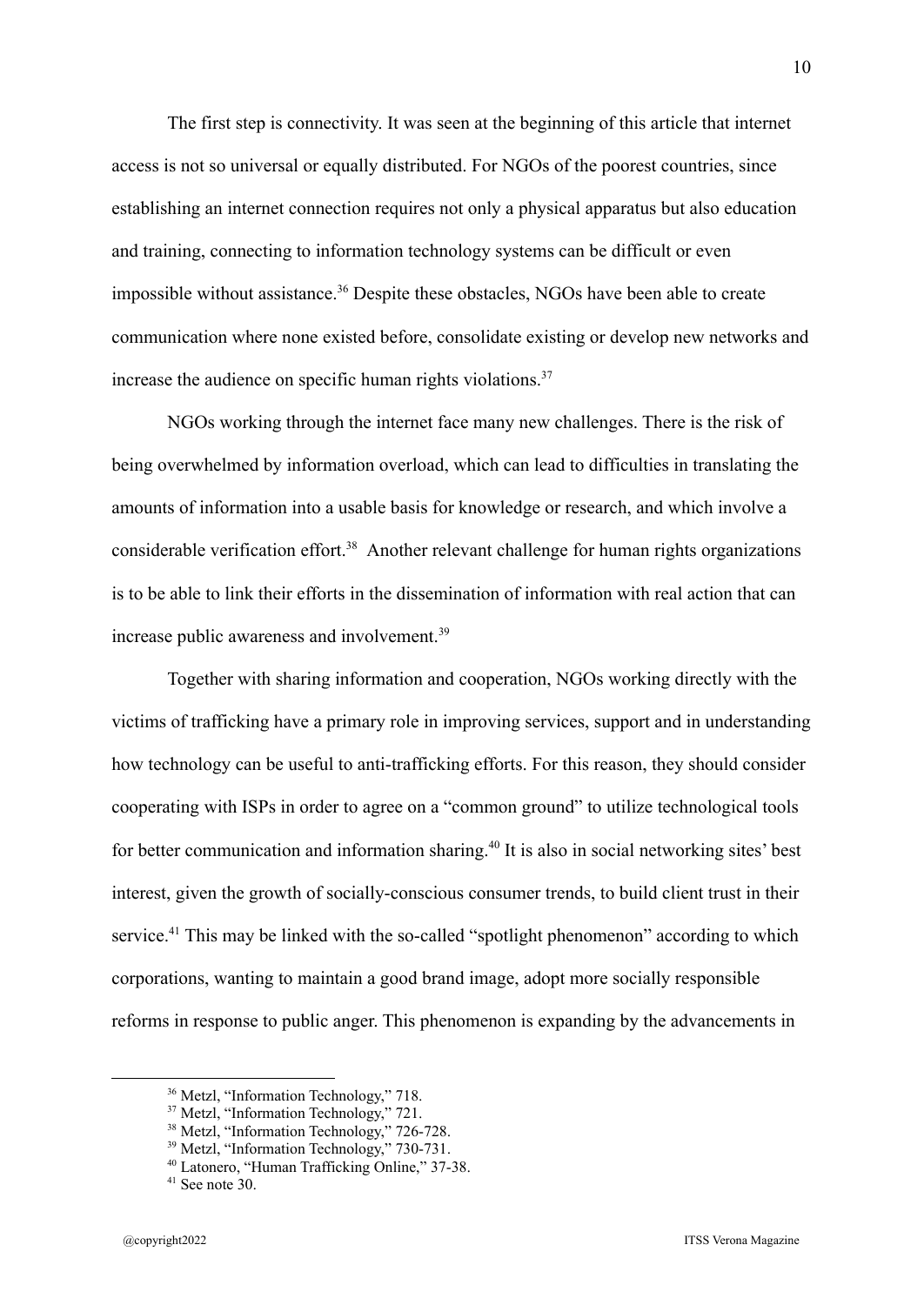telecommunications and information technologies and by the use of such channels by  $NGOs$ <sup>42</sup>

However laudable corporations' actions may be, these actions may be inadequate if the answer is not prompt and really effective, or if the users do not report illicit or illegal acts $43$ 

#### **Conclusion**

The internet offers new ways of conducting human trafficking, and emerging technologies are giving rise to new challenges in fighting this particular crime.<sup>44</sup> We have explored how technologies may not necessarily increase trafficking itself but facilitate its activity introducing challenges both at the legislative level and to the actions of non-state actors that also can take part in this collective response.<sup>45</sup>

At the international level, there remain no effective internationally approved instruments to regulate what circulates on the internet, which in turn leaves loopholes for trafficking in human beings, specifically for sexual exploitation. This evidences the need for "minimum common and effective international standards" and for a more cooperative attitude between countries. While child pornography, for example, is categorically banned in most countries, the attitude towards trafficking of adults is much less clear and legal action seems to be less effective.<sup>46</sup>

To face these challenges, a first step is to review legislation. Section 230 CDA and its immunity have been broadly interpreted over the years and have created a high wall difficult to overcome for those seeking restitution. As such, it seems to have served to facilitate "Bad Samaritan" behaviors, rather than a "Good Samaritan" approach.

<sup>42</sup> Colin M. Barry, Chad K. Clay and Michael E. Flynn, "Avoiding the Spotlight: Human Rights Shaming and Foreign Direct Investment," *International Studies Quarterly .57, no. 3* (2013), https://www.jstor.org/stable/24017922, 534-535.

<sup>43</sup> Latonero, "Human Trafficking Online," 36.

<sup>44</sup> Greiman and Bain, "The emergence of cyber activity as a gateway to human trafficking*", Journal of Information Warfare* 12, no. 2 (2013): 48, https://www.jstor.org/stable/26486854.

<sup>45</sup> Council of Europe, "Group of specialists," 93.

<sup>46</sup> See note above, 94.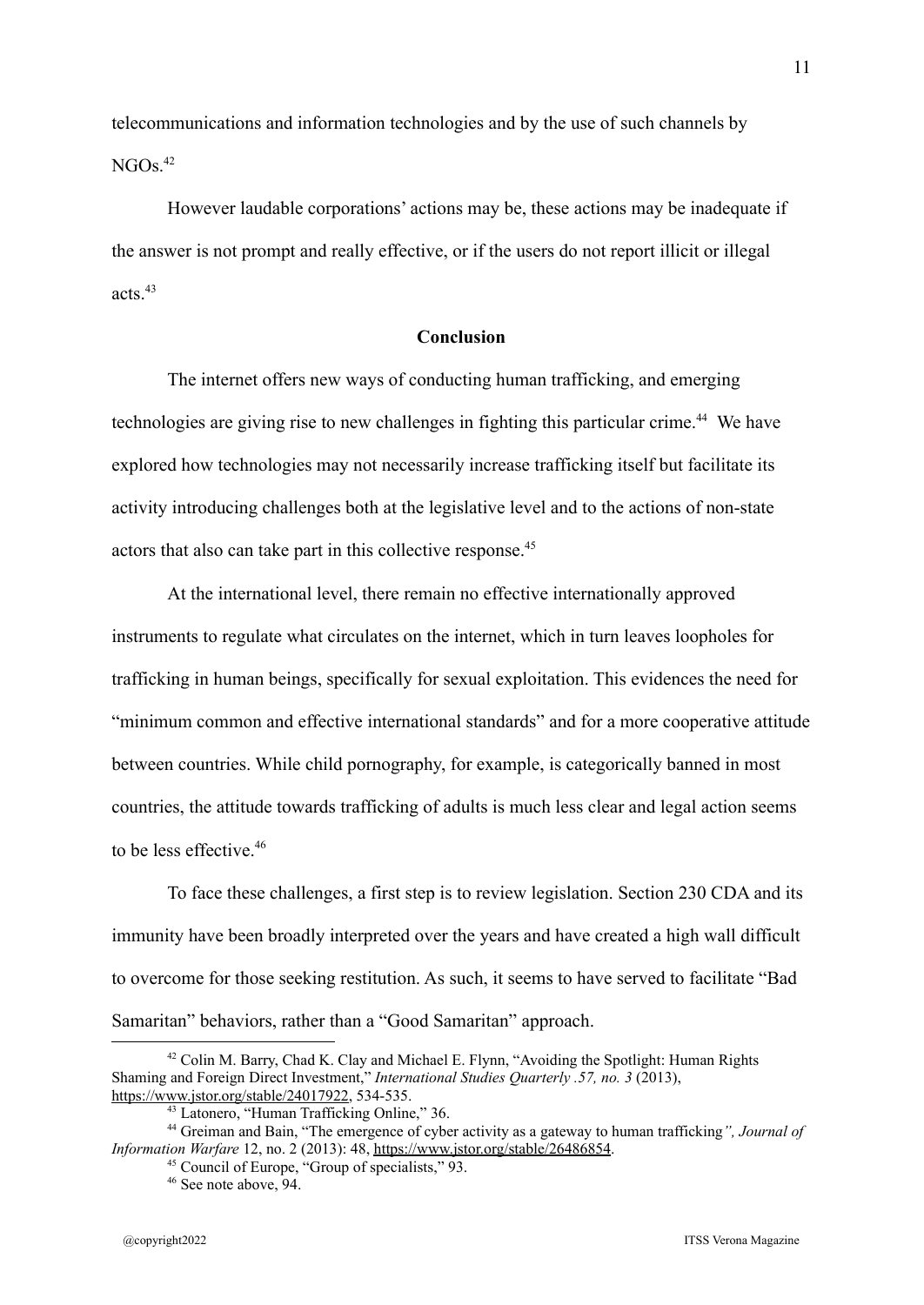A second step concerns raising awareness through education and training systems, to enable young people, judges, journalists, police forces, partners in the private sector, and all entities potentially involved in counter-trafficking initiatives, to learn how to use new technologies to advance trafficking reduction. In particular ISPs, hosts, access providers, authors, companies and individuals should be made aware of the danger of broadcasting illegal content, thus underlining the work of governments in encouraging a code of good conduct and self-regulation.<sup>47</sup> In this regard, it is relevant to also consider the role of NGOs: along with their role of disseminating information, sensitizing and taking action, NGOs can work with ISPs, that have an interest in maintaining a good image, to find a transnational common ground for action and develop sustained and fruitful cooperation.

While it is true that new technologies can facilitate human rights violations, there is still much to be researched and analyzed. Trafficking in persons across online spaces sadly represents just one typology of the new victims that suffer from the dangers that new technologies, maybe not enough regulated, pose to human security.

<sup>47</sup> Council of Europe, "Group of specialists," 97.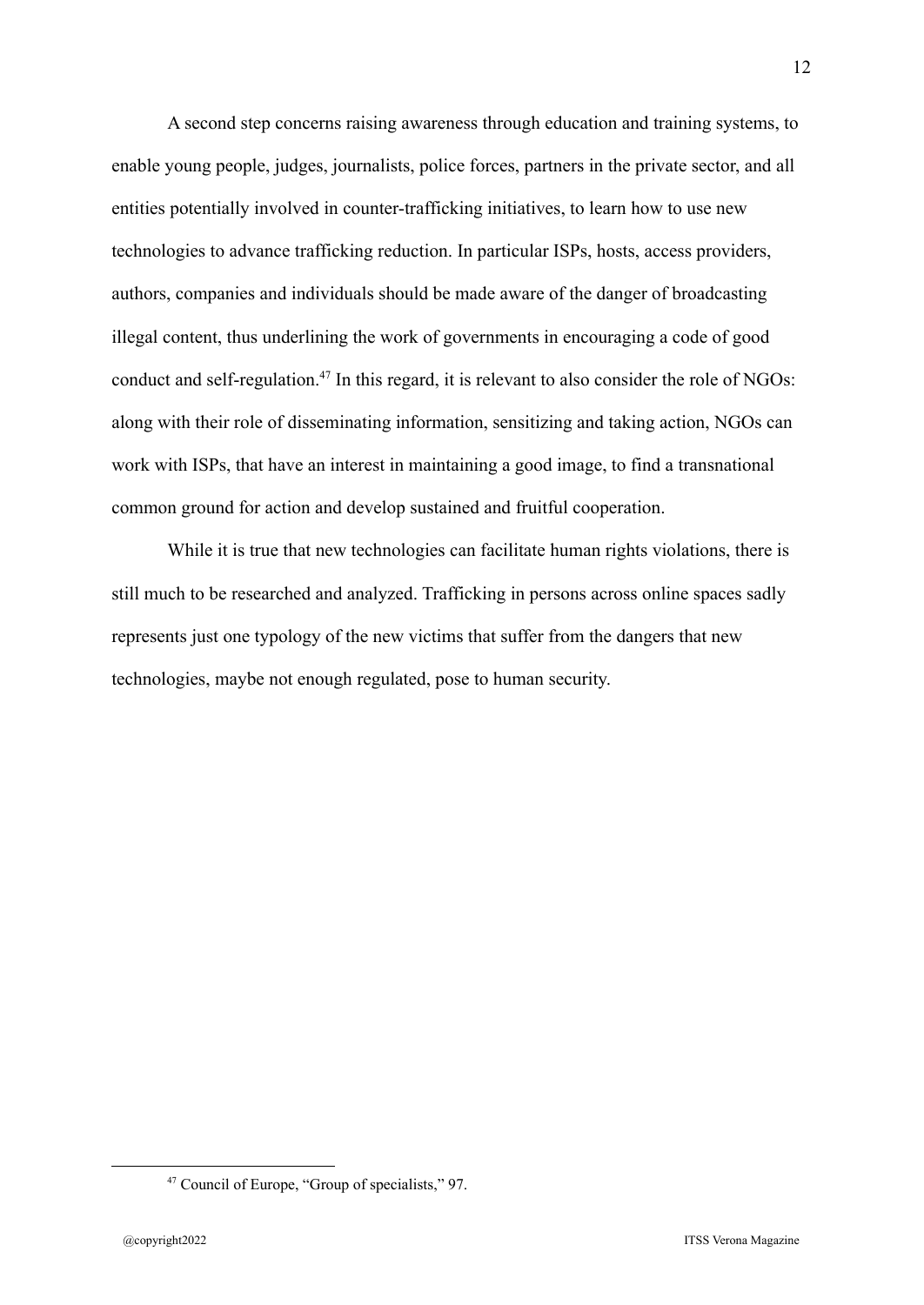### Bibliography

- Barry, Colin M., K. Chad Clay, and Michael E. Flynn. "Avoiding the Spotlight: Human Rights Shaming and Foreign Direct Investment." *International Studies Quarterly* 57, no. 3 (2013): 532–44. http://www.jstor.org/stable/24017922.
- Citron Danielle Keats and Wittes Benjamin. "The Problem Isn't Just Backpage: Revising Section 230 Immunity." *Georgetown Law Technology Review,* 453 (2018): 453-73. https://scholarship.law.bu.edu/faculty\_scholarship/631.
- Committee on Homeland and Security and Governmental Affairs (Portman R., McCaskill C.), U.S. Senate,"Backpage.com's Knowing Facilitation of Online Sex Trafficking – Staff Report", *Permanent Subcommittee on Investigations* (January 10, 2017): 1- 53. https://www.hsgac.senate.gov/subcommittees/investigations/hearings/backpagecomsknowing-facilitation-of-online-sex-trafficking
- Council of Europe. "Group of Specialists on the Impact of the Use of New Information Technologies on Trafficking in Human Beings for the Purpose of Sexual Exploitation (EG-S-NT) - Final Report." *European Commission* (September 16, 2003): 1-136. https://ec.europa.eu/anti-trafficking/group-specialists-impact-use-new-information-tec hnologies-trafficking-human-beings-purpose-sexual it.
- Ehrlich, Paul. "Communications Decency Act § 230." *Berkeley Technology Law Journal* Vol.17, no. No.1 (2002): 401–19. http://www.jstor.org/stable/24120113.
- Greiman, V., and C. Bain. "The Emergence of Cyber Activity as a Gateway to Human Trafficking." *Journal of Information Warfare* Vol.12, no. No.2 (2013): 41–49. , https://www.jstor.org/stable/26486854.
- ITU. "Statistics." Itu.int, 2015. https://www.itu.int/en/ITU-D/Statistics/Pages/stat/default.aspx.
- ITU Publications, "Measuring Digital Development Facts and Figures 2021" (2021): 1-31. https://www.itu.int/itu-d/reports/statistics/facts-figures-2021/
- Jane Doe No. 1 v. Backpage.com (1st Circuit March 14, 2016). https://casetext.com/case/doe-v-backpagecom-llc-1
- Johnson, Brett G. "Beyond Section 230: Liability, Free Speech, and Ethics on Global Social Networks." *The Business, Entrepreneurship & Tax Law Review* Vol.2, no. Issue 2 (2018): 274-309. https://scholarship.law.missouri.edu/betr/vol2/iss2/4/.
- La Rue, Frank. "Report of the Special Rapporteur on the Promotion and Protection of the Right to Freedom of Opinion and Expression." UN General Assembly: Human Rights Council (May 11, 2011): 1-337. https://www2.ohchr.org/english/bodies/hrcouncil/docs/17session/a.hrc.17.27\_en.pdf.